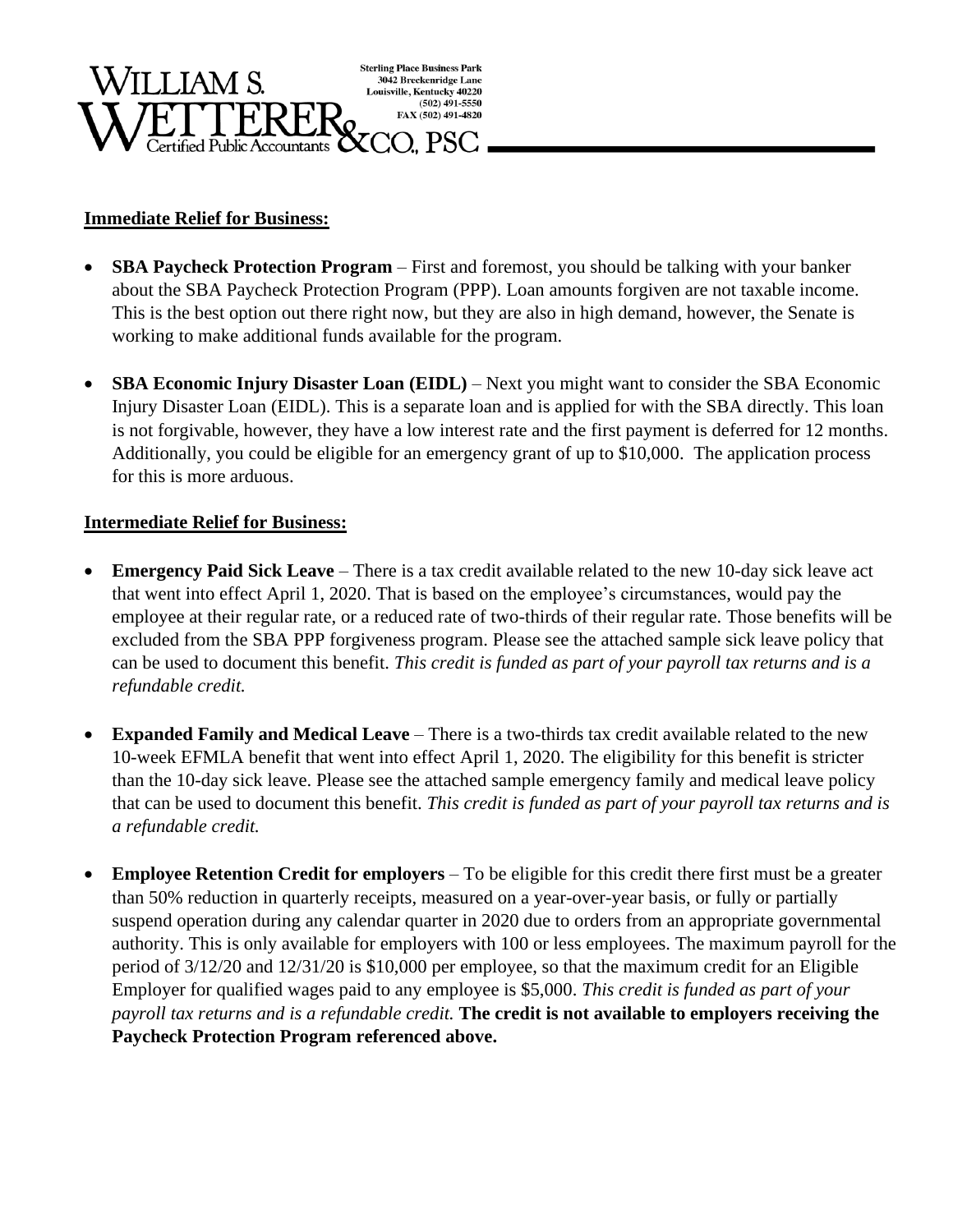• **Delayed Payment of Employer Payroll Taxes** – This allows the employer to defer paying the employer portion of certain payroll taxes through the end of 2020, with all 2020 deferred amounts due in two equal installments, one at the end of 2021 and the other at the end of 2022. This also applies to selfemployed persons but is only 50% of the self-employment tax liability (including related estimated tax liability). **The credit is not available to employers which have had indebtedness forgiven under the Paycheck Protection Program referenced above.**

## **Other Helpful provisions (Business):**

- **Retailers Glitch (fast write-off of interior building improvements) was corrected** The CARES Act makes a technical correction to the 2017 Tax Law that retroactively treats (1) a wide variety of interior, non-load-bearing building improvements (qualified improvement property (QIP)) as eligible for bonus deprecation (and hence a 100% write-off) or for treatment as 15-year MACRS property or (2) if required to be treated as alternative depreciation system property, as eligible for a write-off over 20 years. The correction of the error in the 2017 Tax Law restores the eligibility of QIP for bonus depreciation, and in giving QIP 15-year MACRS status, restores 15-year MACRS write-offs for many leasehold, restaurant and retail improvements.
- **Net Operating Loss has been temporarily restored** The 2017 Tax Cuts and Jobs Act (the 2017 Tax Law) limited NOLs arising after 2017 to 80% of taxable income and eliminated the ability to carry NOLs back to prior tax years. For NOLs arising in tax years beginning before 2021, the CARES Act allows taxpayers to carryback 100% of NOLs to the prior five tax years, effectively delaying for carrybacks the 80% taxable income limitation and carryback prohibition until 2021.

The Act also temporarily liberalizes the treatment of NOL carryforwards. For tax years beginning before 2021, taxpayers can take an NOL deduction equal to 100% of taxable income (rather than the present 80% limit). For tax years beginning after 2021, taxpayers will be eligible for: (1) a 100% deduction of NOLs arising in tax years before 2018, and (2) a deduction limited to 80% of taxable income for NOLs arising in tax years after 2017.

• **Deferral of non-corporate taxpayer loss limits** – The CARES Act retroactively turns off the excess active business loss limitation rule of the TCJA in Code Sec. 461(l) by deferring its effective date to tax years beginning after December 31, 2020 (rather than December 31, 2017). (Under the rule, active net business losses in excess of \$250,000 (\$500,000 for joint filers) are disallowed by the 2017 Tax Law and were treated as NOL carryforwards in the following tax year.)

The CARES Act clarifies, in a technical amendment that is retroactive, that an excess loss is treated as part of any net operating loss for the year but isn't automatically carried forward to the next year. Another technical amendment clarifies that excess business losses do not include any deduction under Code Sec. 172 (NOL deduction) or Code Sec. 199A (qualified business income deduction).

Still another technical amendment clarifies that business deductions and income don't include any deductions, gross income or gain attributable to performing services as an employee. And because capital losses of non-corporations cannot offset ordinary income under the NOL rules, capital loss deductions are not taken into account in computing the Code Sec. 461(l) loss and the amount of capital gain taken into account cannot exceed the lesser of capital gain net income from a trade or business or capital gain net income.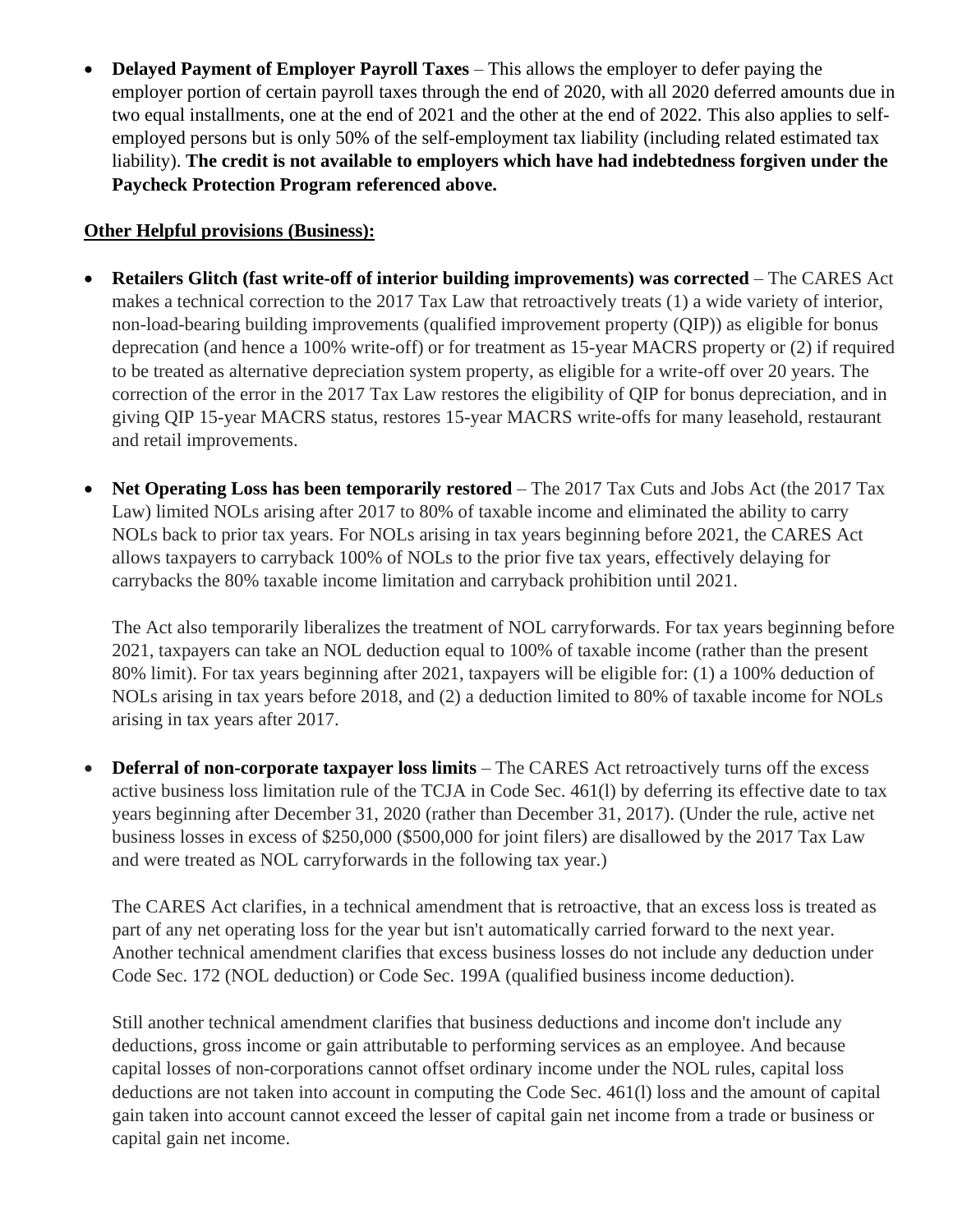- **Pension Funding delays** The CARES Act gives single employer pension plan companies more time to meet their funding obligations by delaying the due date for any contribution otherwise due during 2020 until January 1, 2021. At that time, contributions due earlier will be due with interest. Also, a plan can treat its status for benefit restrictions as of December 31, 2019 as applying throughout 2020.
- **Relaxation of business interest deduction limit** *-* The 2017 Tax Law generally limited the amount of business interest allowed as a deduction to 30% of adjusted taxable income (ATI). The CARES Act generally allows businesses, unless they elect otherwise, to increase the interest limitation to 50% of ATI for 2019 and 2020, and to elect to use 2019 ATI in calculating their 2020 limitation. For partnerships, the 30% of ATI limit remains in place for 2019 but is 50% for 2020. However, unless a partner elects otherwise, 50% of any business interest allocated to a partner in 2019 is deductible in 2020 and not subject to the 50% (formerly 30%) ATI limitation. The remaining 50% of excess business interest from 2019 allocated to the partner is subject to the ATI limitations. Partnerships, like other businesses, may elect to use 2019 partnership ATI in calculating their 2020 limitation.

## **Other Helpful provisions (Individuals):**

- **Individual rebates** Advance payment of a 2020 recovery rebate. The rebates are \$1,200 payments to eligible taxpayers and \$2,400 for married couples filing a joint return. There is also an additional \$500 payment that will be sent to taxpayers for each qualifying child under age 17. There are income limitations here. The general rule is that if you are single and your AGI is less than \$75,000 or married filing jointly and your AGI is less than \$150,000, then your advanced recovery rebate will not be limited.
- **The tax filing deadline has been extended to July 15, 2020** for most jurisdictions and most tax payments. Please note that the  $2<sup>nd</sup>$  quarter estimated tax payments are still due on June 15, 2020 and have not been delayed.
- **Waiver of the 10% early distribution penalty** for early distributions from IRAs and 401(k)s (and other qualified retirement accounts) made in 2020 and limited to \$100,000 will avoid the 10% excise penalty. However, the withdrawal is still subject to normal income taxes.
- **Waiver of required distribution rules (RMD)** Required minimum distributions that otherwise would have to be made in 2020 from defined contribution plans (such as 401(k) plans) and IRAs are waived. This includes distributions that would have been required by April 1, 2020, due to the account owner's having turned age 70 1/2 in 2019.
- **Charitable deduction liberalizations** Individuals will be able to claim a \$300 above-the-line deduction for cash contributions made, generally, to public charities in 2020. This rule effectively allows a limited charitable deduction to taxpayers claiming the standard deduction.